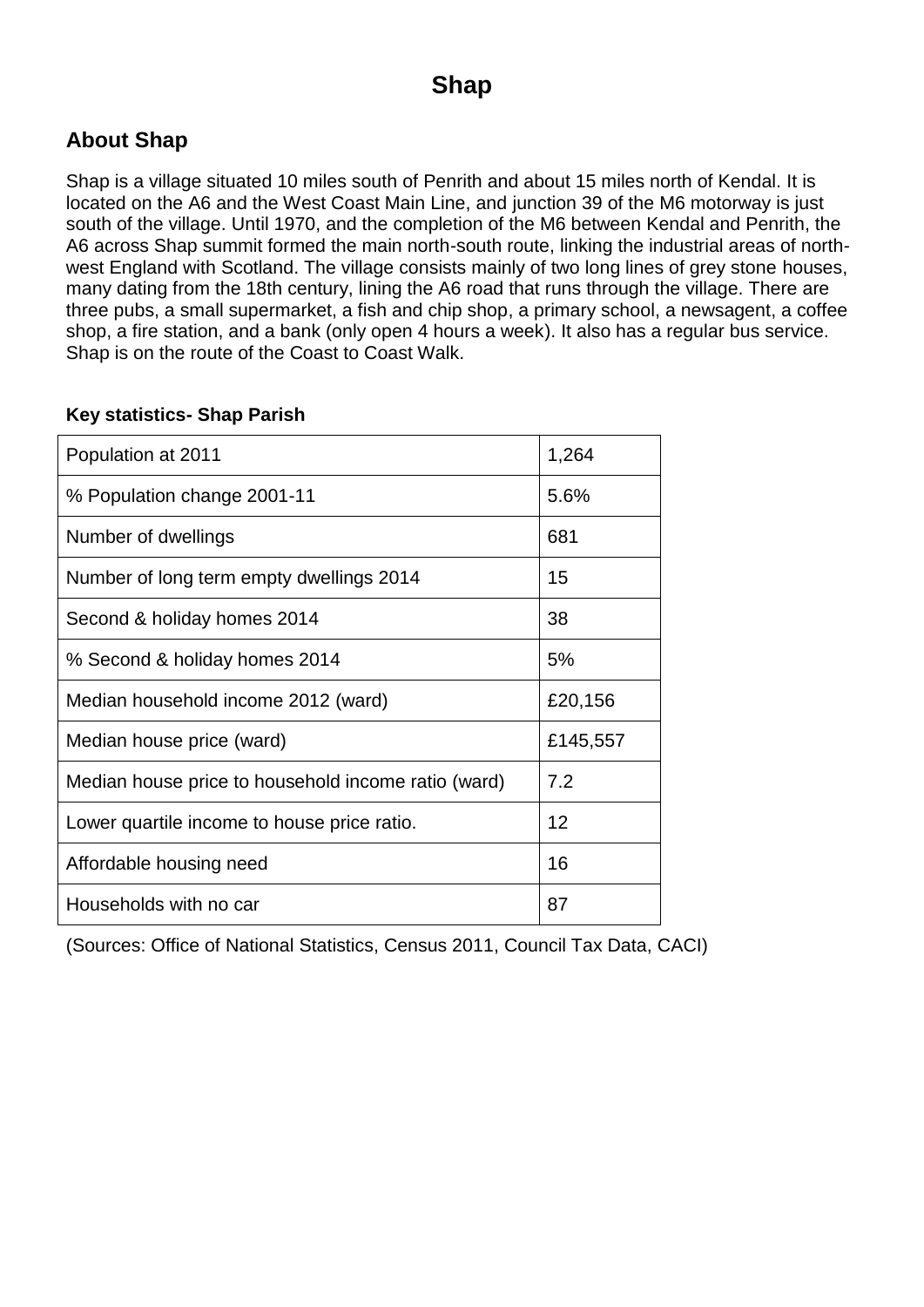### **Map showing sites in Shap**

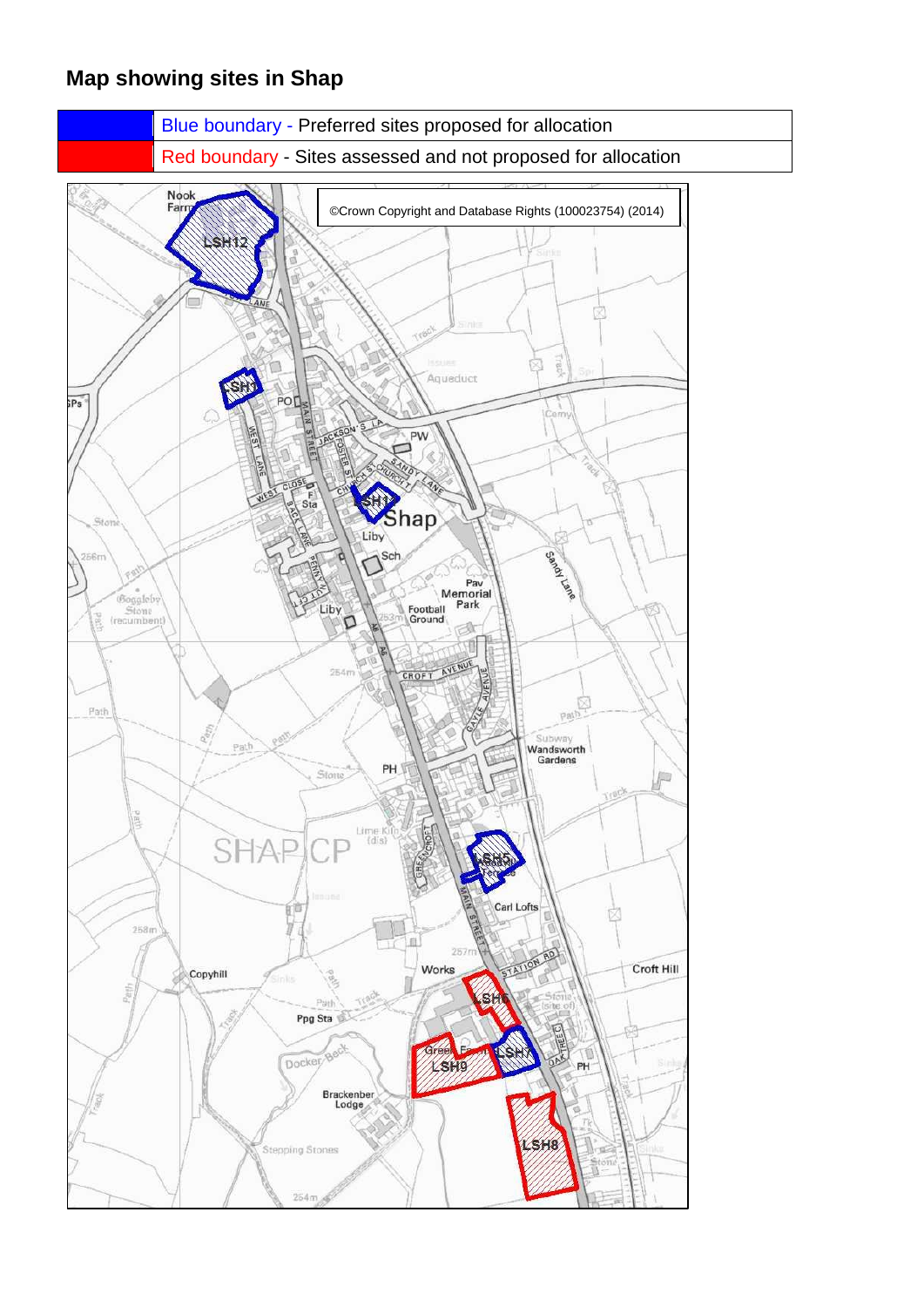# **LSH1 - West Lane, Shap**



## **LSH1 - West Lane, Shap**

| Is this site proposed for<br>development? | Yes                                                                                                                                                                                                                                                                                                                                                                                                                                                                     |
|-------------------------------------------|-------------------------------------------------------------------------------------------------------------------------------------------------------------------------------------------------------------------------------------------------------------------------------------------------------------------------------------------------------------------------------------------------------------------------------------------------------------------------|
| <b>Size</b>                               | 0.27 hectares                                                                                                                                                                                                                                                                                                                                                                                                                                                           |
| <b>Potential Number of Houses</b>         | 8                                                                                                                                                                                                                                                                                                                                                                                                                                                                       |
| Brownfield?                               | <b>No</b>                                                                                                                                                                                                                                                                                                                                                                                                                                                               |
| <b>Description</b>                        | The site is a greenfield site. It is relatively level with no<br>topographical constraints. The site is accessed from the<br>existing turning head of the existing residential estate. There is<br>a Public Right of Way at the edge of the site. Neighbouring<br>uses are residential and agricultural fields. The site is located<br>at the edge of the settlement of Shap; its development would<br>extend but respect the character of the settlement in this area. |
| Is the site suitable?                     | The site was identified within the SHLAA which found "suitable"<br>for small scale residential development."                                                                                                                                                                                                                                                                                                                                                            |
| Is the site available?                    | Currently unknown. The site appears to be utilised for grazing<br>therefore any agricultural tenancies if applicable would need to<br>cease to allow the site to become available.                                                                                                                                                                                                                                                                                      |
| Is the site achievable?                   | Currently unknown.                                                                                                                                                                                                                                                                                                                                                                                                                                                      |
| When will the site be                     | 2014-19                                                                                                                                                                                                                                                                                                                                                                                                                                                                 |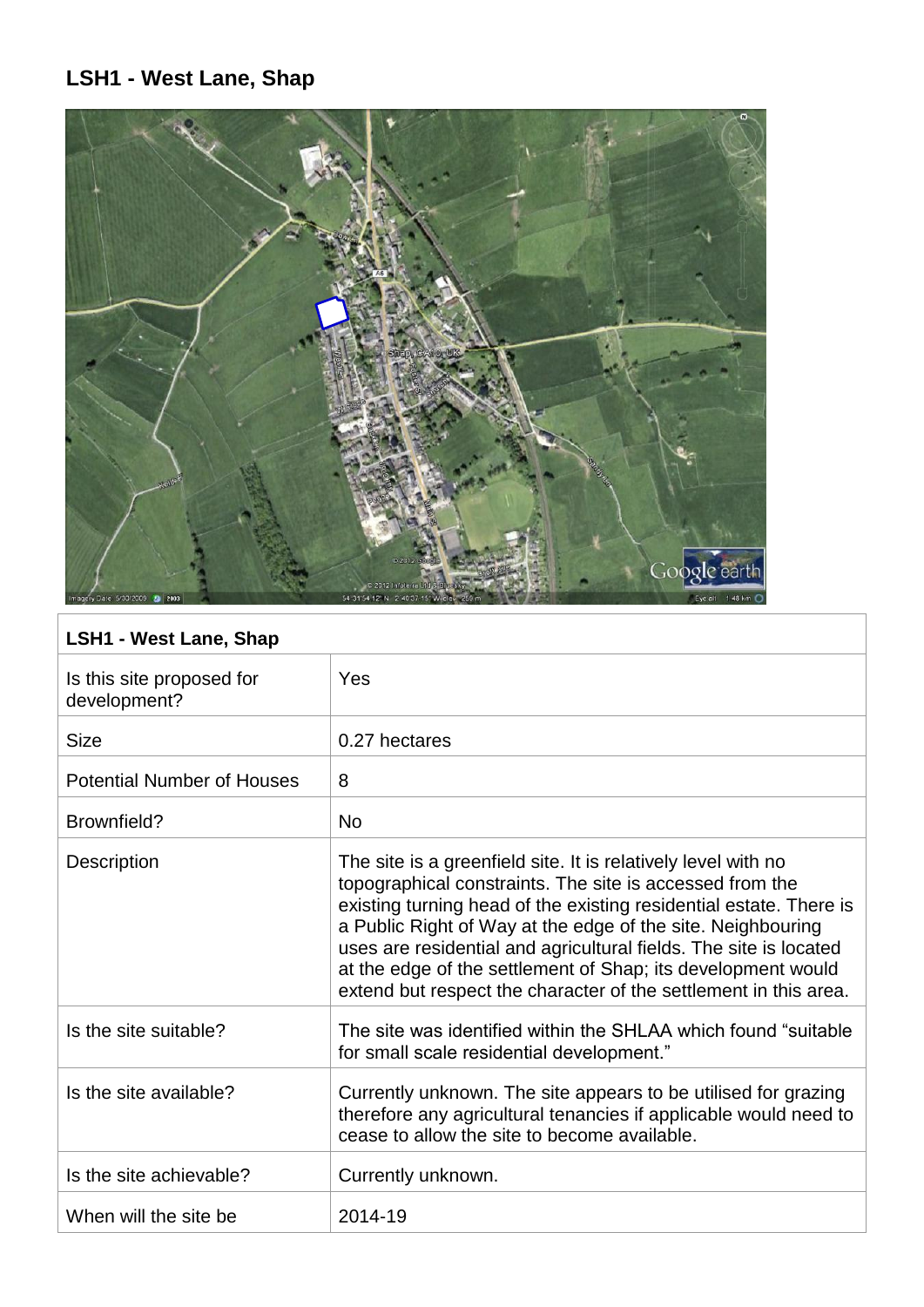| <b>LSH1 - West Lane, Shap</b> |                                                                                                                                                                                                                                                                                                                                                                                                                                                                                                           |
|-------------------------------|-----------------------------------------------------------------------------------------------------------------------------------------------------------------------------------------------------------------------------------------------------------------------------------------------------------------------------------------------------------------------------------------------------------------------------------------------------------------------------------------------------------|
| developed?                    |                                                                                                                                                                                                                                                                                                                                                                                                                                                                                                           |
| <b>Issues/Constraints</b>     | <b>Positive considerations</b><br>Allocated for housing land within 1996 local plan and<br>$\bullet$<br>identified as suitable in the SHLAA.<br>Level site- no topographical constraints.<br>No flood risk or contamination issues.<br>Existing access.<br>Not within 250m of an environmental or historic<br>landscape designation.<br>Natural extension to existing development, and in<br>keeping with character and form of settlement.<br><b>Issues to consider</b><br>Greenfield site.<br>$\bullet$ |
| Public consultation response  | No comments received.                                                                                                                                                                                                                                                                                                                                                                                                                                                                                     |
| Source/Reason it is proposed  | Allocated as Housing land within the 1996 local plan.<br>The site was included in the Issues and Options document.<br>The site was identified within the SHLAA which found "suitable"<br>for small scale residential development."                                                                                                                                                                                                                                                                        |

The site has a score of 74% with the higher the score the more preferable the site subject to overcoming issues raised.

### **LSH2 - Land at Foster Street, Shap**

#### **LSH3 - Land at Station Road, Shap**

These sites were included in the Alternative sites consultation document but have not been bought forward for assessment as they fall below the site size threshold for allocation.

#### **LSH4 - Land at Peggy Nut Croft, Shap**

This site is being developed for four new dwellings and a new doctor's surgery.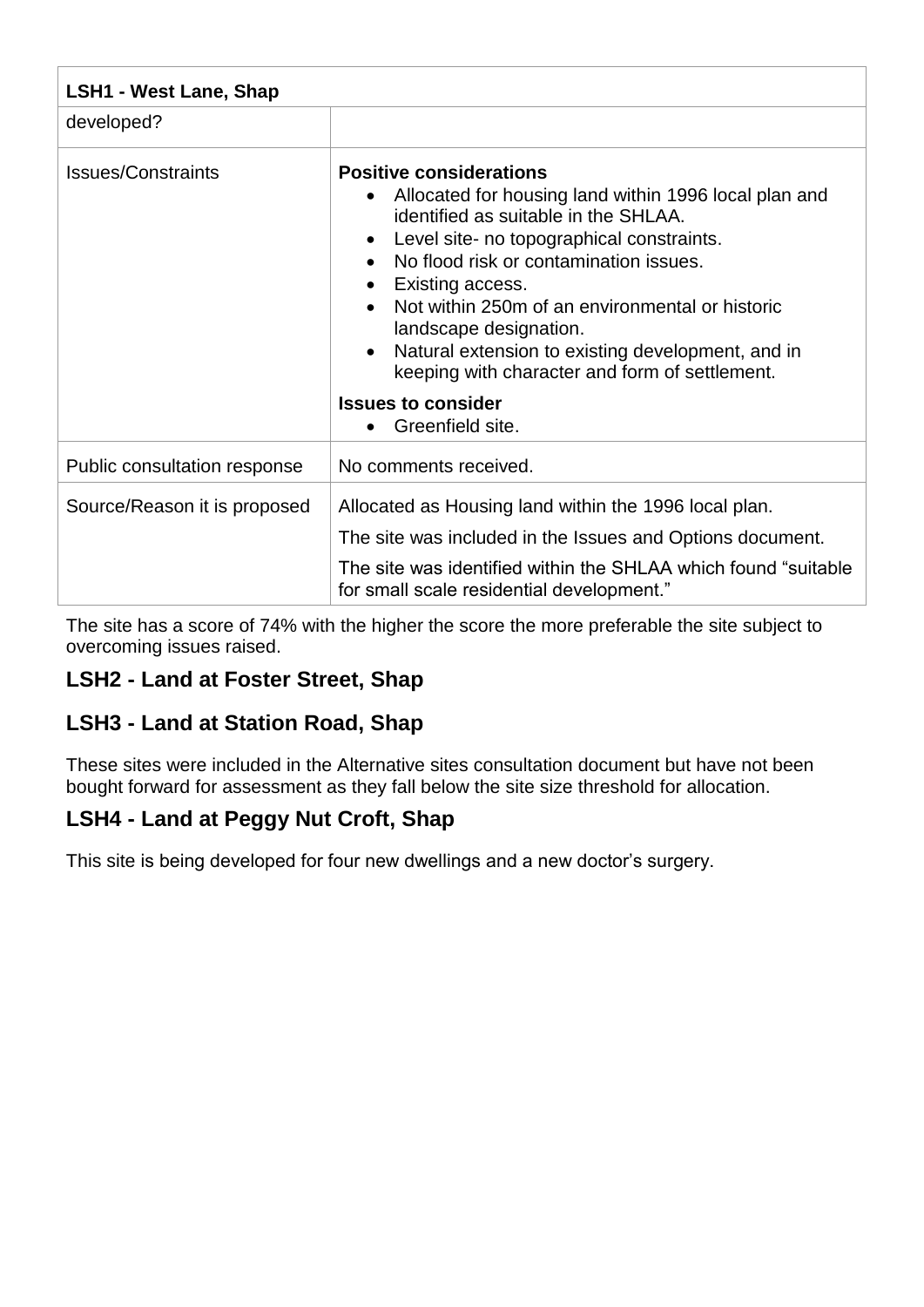# **LSH5 - Land behind Woodville Terrace, Shap**



### **LSH5 - Land behind Woodville Terrace, Shap**

| Is this site currently proposed<br>for development? | Yes                                                                                                                                                                                                                                                                                                                                                                                                                                                                                                                            |
|-----------------------------------------------------|--------------------------------------------------------------------------------------------------------------------------------------------------------------------------------------------------------------------------------------------------------------------------------------------------------------------------------------------------------------------------------------------------------------------------------------------------------------------------------------------------------------------------------|
| <b>Size</b>                                         | 0.60 hectares                                                                                                                                                                                                                                                                                                                                                                                                                                                                                                                  |
| <b>Potential Number of Houses</b>                   | 18                                                                                                                                                                                                                                                                                                                                                                                                                                                                                                                             |
| Brownfield?                                         | N <sub>o</sub>                                                                                                                                                                                                                                                                                                                                                                                                                                                                                                                 |
| Description                                         | The site is a greenfield site. It is level with no topographical<br>constraints. The site has an existing access located between<br>the existing properties. There is a group of 13 significant trees<br>located at the edge of the site which would need to be<br>assessed and potentially retained as part of any development.<br>The neighbouring land uses are residential and a railway to the<br>rear.<br>The site is located at the edge of the settlement of Shap, and<br>its development would extend the settlement. |
| Is the site suitable?                               | The site was identified within the SHLAA which found "suitable"<br>subject to mitigation in respect to residential amenity of<br>neighbouring properties adjoining access road and any noise<br>from railway."                                                                                                                                                                                                                                                                                                                 |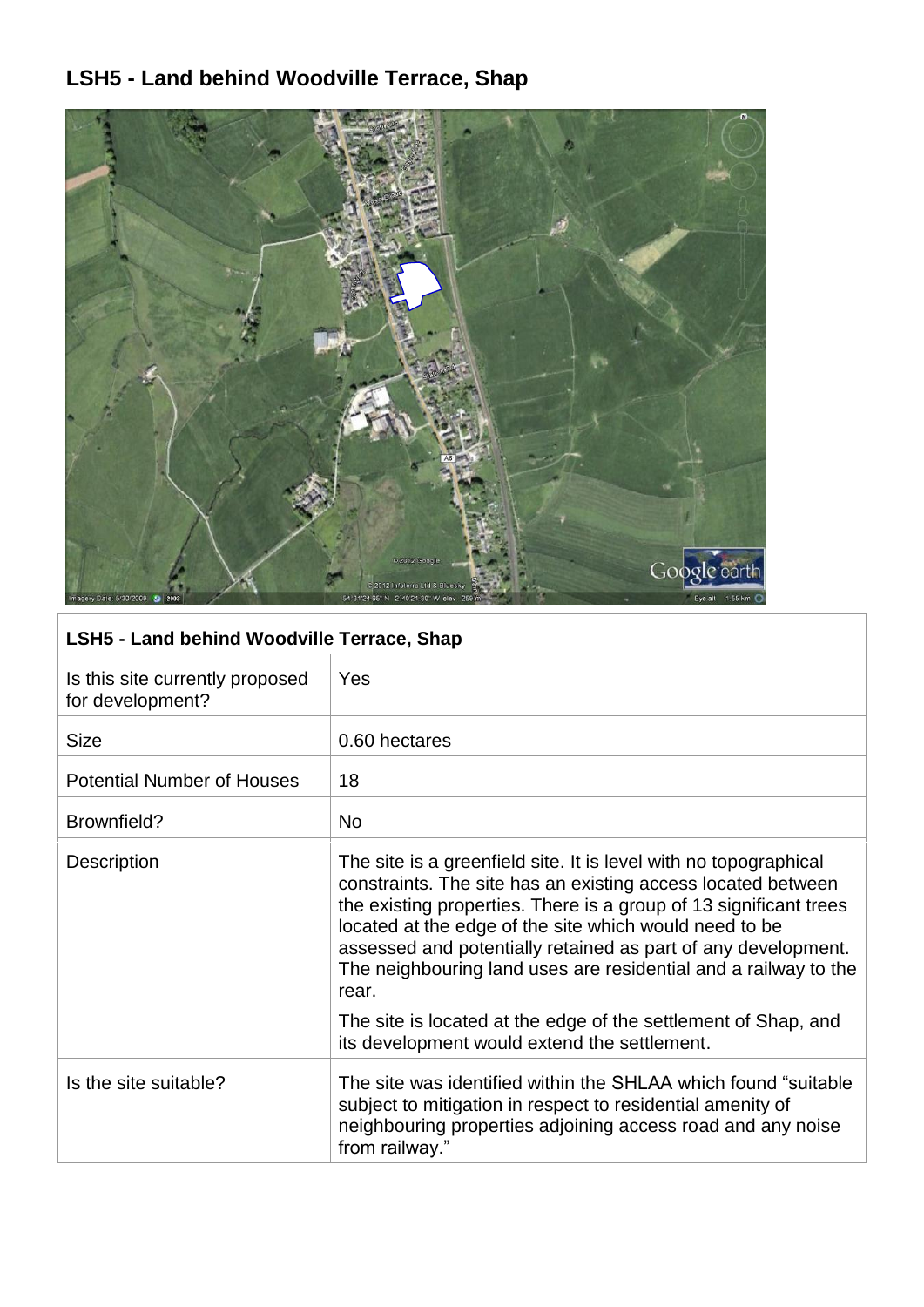| <b>LSH5 - Land behind Woodville Terrace, Shap</b> |                                                                                                                                                                                                                                                                                                                                                                                                                                                                                                             |
|---------------------------------------------------|-------------------------------------------------------------------------------------------------------------------------------------------------------------------------------------------------------------------------------------------------------------------------------------------------------------------------------------------------------------------------------------------------------------------------------------------------------------------------------------------------------------|
| Is the site available?                            | It has been confirmed that the site is available. The site<br>appears to be utilised for grazing and therefore any agricultural<br>tenancy would need to cease if applicable to allow the site to<br>be available.                                                                                                                                                                                                                                                                                          |
| Is the site achievable?                           | Currently unknown.                                                                                                                                                                                                                                                                                                                                                                                                                                                                                          |
| When will the site be<br>developed?               | 2014-19                                                                                                                                                                                                                                                                                                                                                                                                                                                                                                     |
| <b>Issues/Constraints</b>                         | <b>Positive considerations</b><br>No topographical constraints.<br>Not within flood zones 2 or 3 and no bodies of water<br>close to site.<br>Existing access.<br>Not within 250m of an environmental designation.<br><b>Issues to consider</b><br>Site identified for potential to fulfill shortfall of open<br>$\bullet$<br>space in Shap.<br>Greenfield site.<br>Extension of settlement.<br>Within 250m of scheduled ancient monument.<br>Significant trees on site.<br>Rail and road noise disturbance. |
| Public consultation response                      | One response was received in support of the site and<br>development in the village.                                                                                                                                                                                                                                                                                                                                                                                                                         |
| Source/Reason it is proposed                      | The site was included in the Alternative Sites consultation<br>document.<br>The site was identified within the SHLAA which found "suitable"<br>subject to mitigation in respect to residential amenity of<br>neighbouring properties adjoining access road and any noise<br>from railway."                                                                                                                                                                                                                  |

The site has a score of 68% with the higher the score the more preferable the site subject to overcoming issues raised.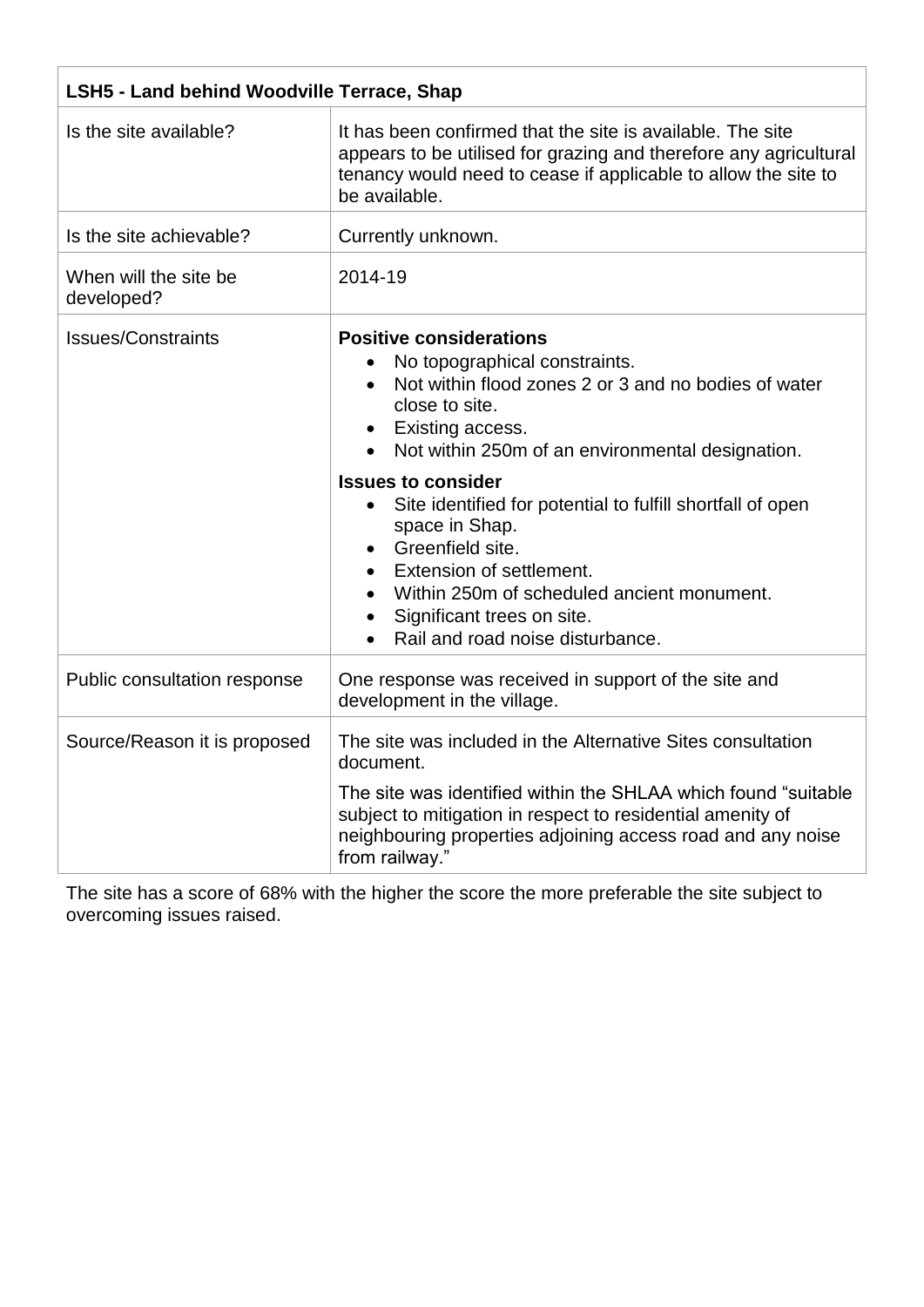# **LSH6 - Green Farm - Field 1, Shap**



## **LSH6 - Green Farm - Field 1, Shap**

| Is the site proposed for<br>development? | <b>No</b>                                                                                                                                                                                                                                                                                                                                                                                                                                                                                             |
|------------------------------------------|-------------------------------------------------------------------------------------------------------------------------------------------------------------------------------------------------------------------------------------------------------------------------------------------------------------------------------------------------------------------------------------------------------------------------------------------------------------------------------------------------------|
| <b>Size</b>                              | 0.43 hectares                                                                                                                                                                                                                                                                                                                                                                                                                                                                                         |
| <b>Potential Number of Houses</b>        | 13                                                                                                                                                                                                                                                                                                                                                                                                                                                                                                    |
| Brownfield?                              | <b>No</b>                                                                                                                                                                                                                                                                                                                                                                                                                                                                                             |
| <b>Description</b>                       | The site is greenfield site. It is level with no topographical<br>constraints. The site has access from the farm lane with no<br>direct access to the road, therefore improvements would be<br>required. There are a number of trees along the grass verge<br>between the site and the road. The site is located in front of<br>the working farmstead opposite the residential dwellings.<br>The site is located outside of the main settlement and its<br>development would alter the existing form. |
| Is the site suitable?                    | The site was identified within the SHLAA and excluded<br>because "amenity open space and extends beyond strong<br>physical boundary."                                                                                                                                                                                                                                                                                                                                                                 |
| Is the site available?                   | It has been confirmed that the site is available. The site<br>appears to be grazed and therefore any agricultural tenancies<br>if applicable would have to cease for the site to be available.                                                                                                                                                                                                                                                                                                        |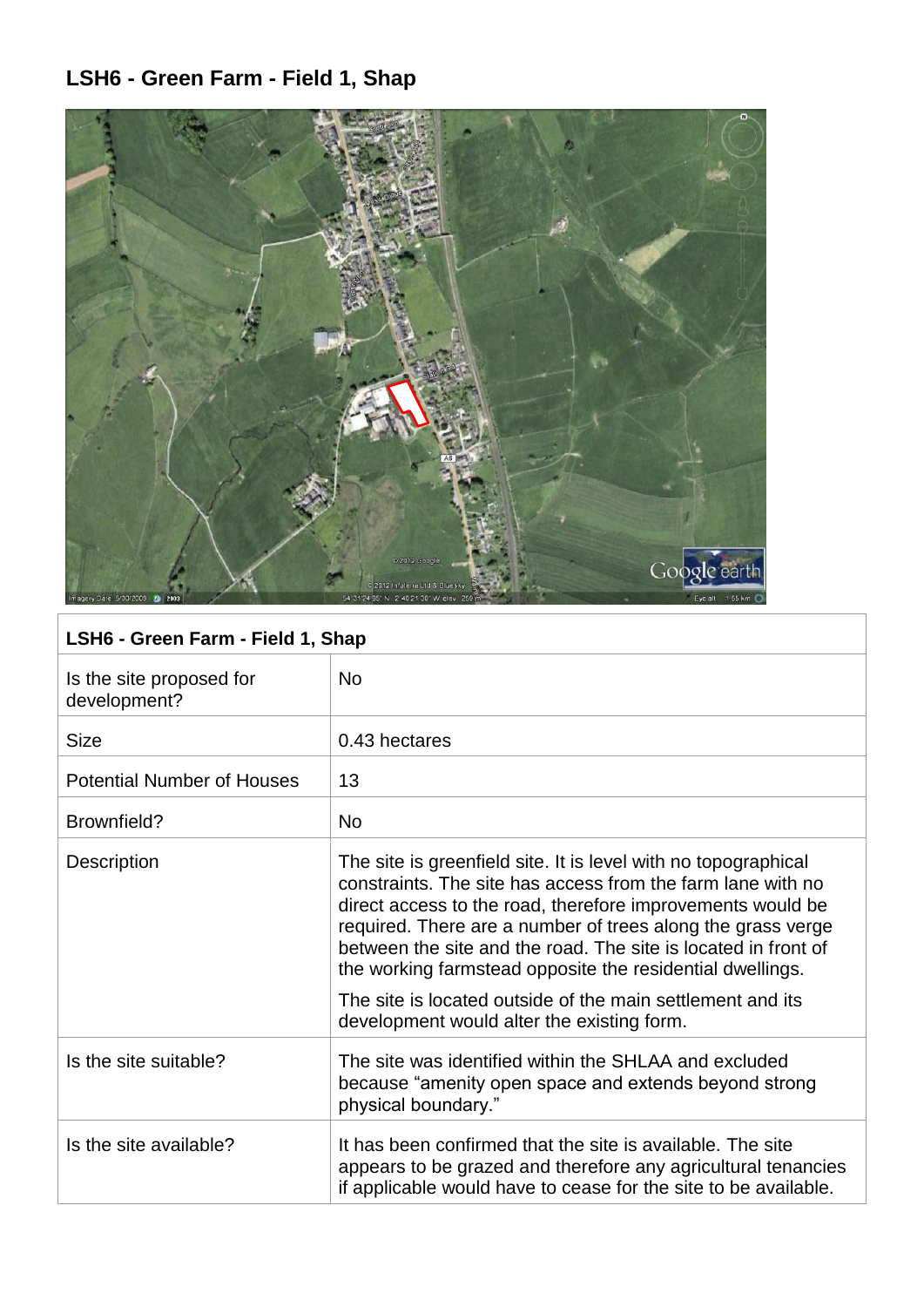| LSH6 - Green Farm - Field 1, Shap   |                                                                                                                                                                                                                                                                                                                                                                                                        |
|-------------------------------------|--------------------------------------------------------------------------------------------------------------------------------------------------------------------------------------------------------------------------------------------------------------------------------------------------------------------------------------------------------------------------------------------------------|
| Is the site achievable?             | No.                                                                                                                                                                                                                                                                                                                                                                                                    |
| When will the site be<br>developed? | The site is not currently proposed for allocation. No live /<br>extant residential applications on the site.                                                                                                                                                                                                                                                                                           |
| <b>Issues/Constraints</b>           | <b>Positive considerations</b><br>No topographical constraints.<br>No contamination or flood risk issues.<br>• Not within 250m of an environmental designation.<br><b>Issues to consider</b><br>Allocated as Amenity Open Space.<br>$\bullet$<br>Greenfield site.<br>Access improvements required.<br>Within 250m of scheduled ancient monument.<br>Potential road, rail and odour disturbance issues. |
| Public consultation response        | No comments were received.                                                                                                                                                                                                                                                                                                                                                                             |
| Source/Reason it is proposed        | The site was included in the Alternative Sites consultation<br>document.                                                                                                                                                                                                                                                                                                                               |

The site has a score of 67% with the higher the score the more preferable the site subject to overcoming issues raised.

## **LSH7 - Green Farm - Field 2, Shap**

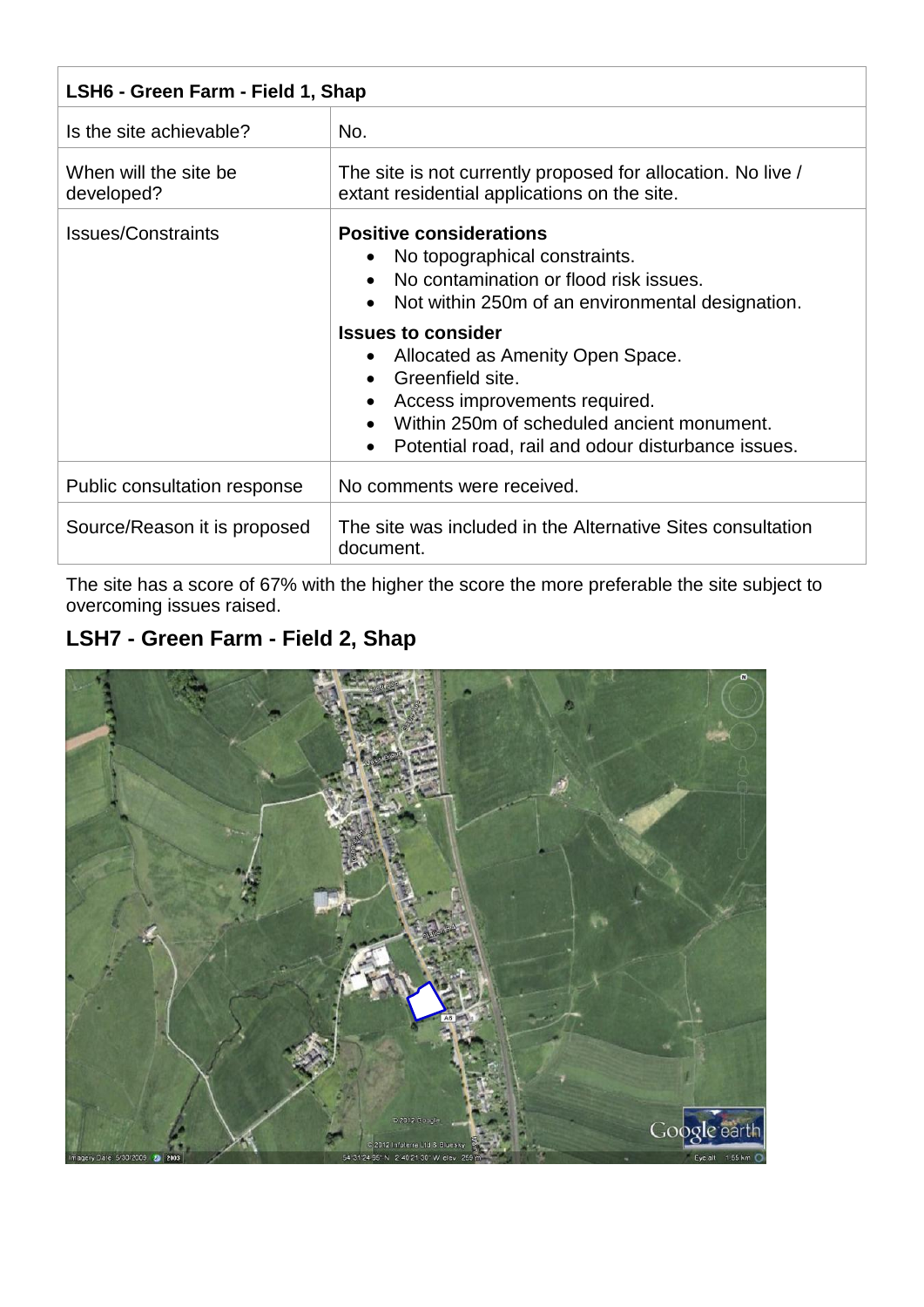| LSH7 - Green Farm - Field 2, Shap         |                                                                                                                                                                                                                                                                                                                                                                                                                                                                                                                  |
|-------------------------------------------|------------------------------------------------------------------------------------------------------------------------------------------------------------------------------------------------------------------------------------------------------------------------------------------------------------------------------------------------------------------------------------------------------------------------------------------------------------------------------------------------------------------|
| Is this site proposed for<br>development? | Yes                                                                                                                                                                                                                                                                                                                                                                                                                                                                                                              |
| <b>Size</b>                               | 0.43 hectares                                                                                                                                                                                                                                                                                                                                                                                                                                                                                                    |
| <b>Potential Number of Houses</b>         | 13                                                                                                                                                                                                                                                                                                                                                                                                                                                                                                               |
| Brownfield?                               | <b>No</b>                                                                                                                                                                                                                                                                                                                                                                                                                                                                                                        |
| Description                               | The site is a greenfield site. It is an undulating site set at a<br>lower level than the road therefore there are topographical<br>constraints to address. The site has access from the farm lane<br>with no direct access to the road, and so improvements would<br>be required. The nearest listed building is Green Farm house 5<br>metres from the site; development of the site has potential to<br>affect the setting. There are a number of trees along the grass<br>verge between the site and the road. |
|                                           | The site is located in adjacent to the working farmstead and<br>opposite the residential dwelling. The development of the site<br>would alter the form of the development in this area.                                                                                                                                                                                                                                                                                                                          |
| Is the site suitable?                     | The site was identified within the SHLAA and excluded<br>because "amenity open space and extends beyond strong<br>physical boundary." Although this site was classed as<br>unsuitable in the SHLAA development would respect the linear<br>nature of Shap and is a small site. Shap has been identified as<br>a particularly sustainable settlement.                                                                                                                                                             |
| Is the site available?                    | It has been confirmed that the site is available. The site<br>appears to be grazed and therefore any agricultural tenancies<br>if applicable would have to cease for the site to be available.                                                                                                                                                                                                                                                                                                                   |
| Is the site achievable?                   | Yes.                                                                                                                                                                                                                                                                                                                                                                                                                                                                                                             |
| When will the site be<br>developed?       | 2020-25                                                                                                                                                                                                                                                                                                                                                                                                                                                                                                          |
| <b>Issues/Constraints</b>                 | <b>Positive considerations</b><br>Not within flood zones 2 or 3 and no bodies of water<br>close to site.<br>Not within 250m of an environmental designation.<br><b>Issues to consider</b><br>Scheduled ancient monument on site.<br>Listed Building adjacent site.                                                                                                                                                                                                                                               |
|                                           | Topographical constraints to overcome.<br>Greenfield site.<br>Access improvements required.<br>Road, rail and odour disturbance issues.<br>$\bullet$                                                                                                                                                                                                                                                                                                                                                             |
| Public consultation response              | No comments received.                                                                                                                                                                                                                                                                                                                                                                                                                                                                                            |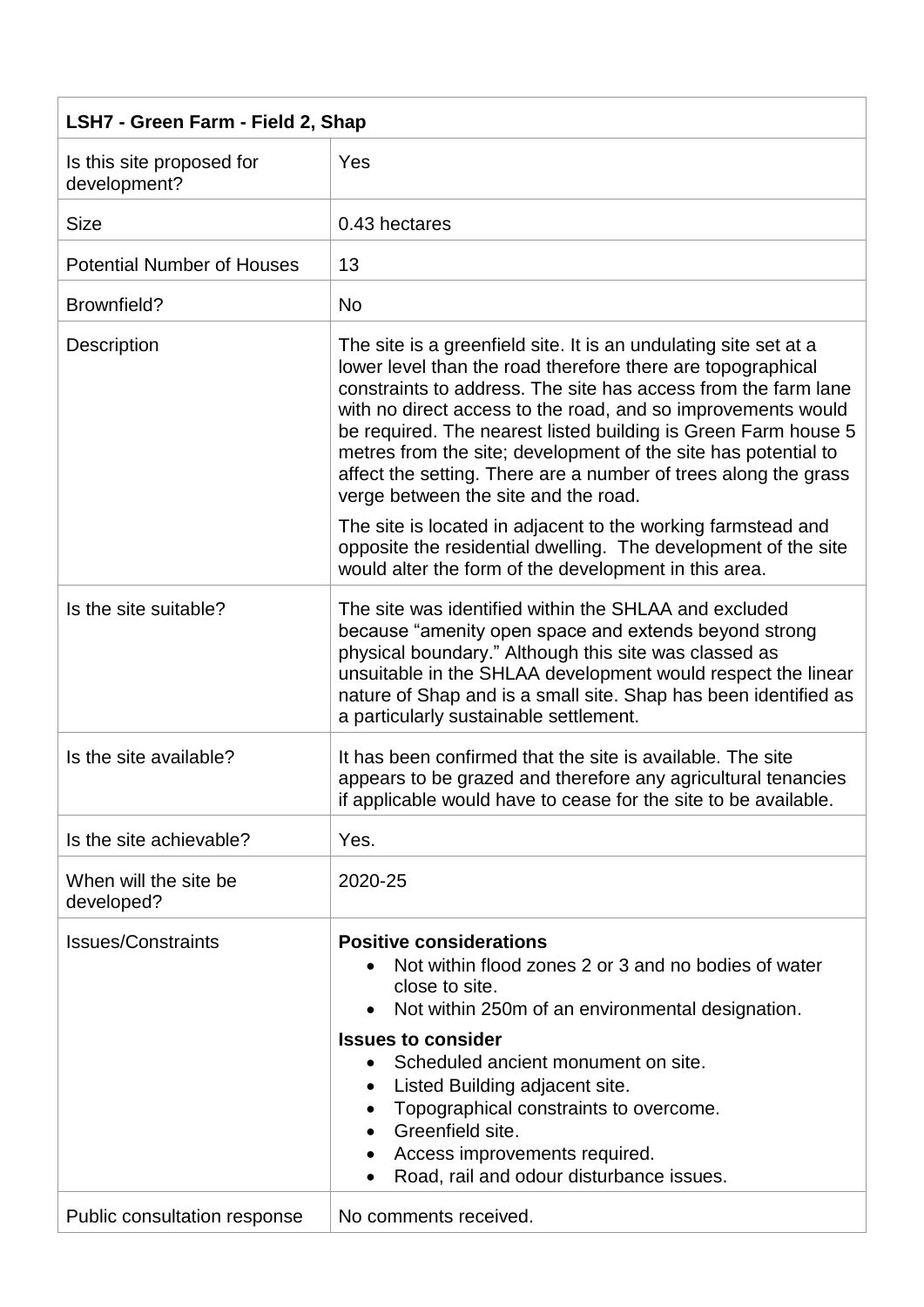#### **LSH7 - Green Farm - Field 2, Shap**

Source/Reason it is proposed  $\parallel$  The site was included in the Alternative Sites consultation document.

The site has a score of 66% with the higher the score the more preferable the site subject to overcoming issues raised.

### **LSH8 - Green Farm - Field 3, Shap**



| LSH8 - Green Farm - Field 3, Shap         |                                                                                                                                                                                                                                                                                                                                                                                                             |
|-------------------------------------------|-------------------------------------------------------------------------------------------------------------------------------------------------------------------------------------------------------------------------------------------------------------------------------------------------------------------------------------------------------------------------------------------------------------|
| Is this site proposed for<br>development? | <b>No</b>                                                                                                                                                                                                                                                                                                                                                                                                   |
| <b>Size</b>                               | 1.42 hectares                                                                                                                                                                                                                                                                                                                                                                                               |
| <b>Potential Number of Houses</b>         | 43                                                                                                                                                                                                                                                                                                                                                                                                          |
| Brownfield?                               | <b>No</b>                                                                                                                                                                                                                                                                                                                                                                                                   |
| <b>Description</b>                        | The site is a greenfield site. The site is undulating and set at a<br>lower level than the road, therefore there are topographical<br>constraints to address. The site is currently accessed via the<br>existing field access, improvements would be required. There<br>are a number of trees along the grass verge between the site<br>and the road. Neighbouring uses are open fields and the A6<br>road. |
|                                           | The site is located outside of the settlement of Shap and its<br>development would alter the form of the area.                                                                                                                                                                                                                                                                                              |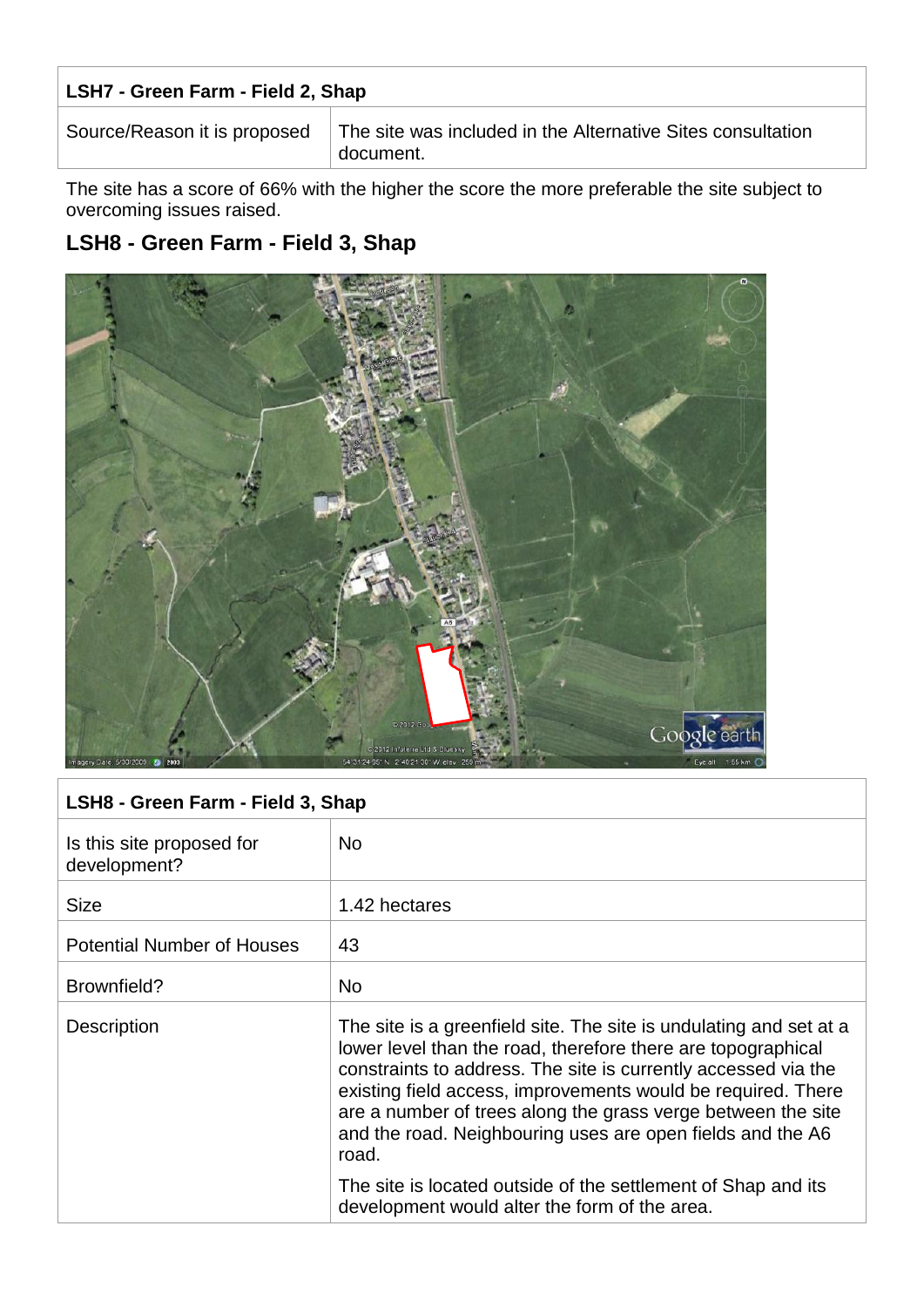| LSH8 - Green Farm - Field 3, Shap   |                                                                                                                                                                                                                                                                                                                                                                                                                                                                                                 |
|-------------------------------------|-------------------------------------------------------------------------------------------------------------------------------------------------------------------------------------------------------------------------------------------------------------------------------------------------------------------------------------------------------------------------------------------------------------------------------------------------------------------------------------------------|
| Is the site suitable?               | The site was included in the SHLAA but found unsuitable "due"<br>to extent of the extension of settlement boundary and the site<br>is poorly related to existing built form".                                                                                                                                                                                                                                                                                                                   |
| Is the site available?              | It has been confirmed that the site is available. The site<br>appears to be grazed and therefore any agricultural tenancies<br>if applicable would have to cease for the site to be available.                                                                                                                                                                                                                                                                                                  |
| Is the site achievable?             | No.                                                                                                                                                                                                                                                                                                                                                                                                                                                                                             |
| When will the site be<br>developed? | The site is not currently proposed for allocation. No live /<br>extant residential applications on the site.                                                                                                                                                                                                                                                                                                                                                                                    |
| <b>Issues/Constraints</b>           | <b>Positive considerations</b><br>Not within 250m of an environmental designation.<br>$\bullet$<br>No contamination issues.<br>$\bullet$<br><b>Issues to consider</b><br>Topographical issues.<br>$\bullet$<br>Greenfield site.<br>$\bullet$<br>No existing adequate access.<br>Scheduled Ancient Monument within 250m of site.<br>Road, rail and odour disturbance issues.<br>Within flood zone 2.<br>$\bullet$<br>Located outside of the settlement and would alter the<br>$\bullet$<br>form. |
| Public consultation response        | No comments received                                                                                                                                                                                                                                                                                                                                                                                                                                                                            |
| Source/Reason it is proposed        | The site was included in the Alternative Sites consultation<br>document.<br>The site was included in the SHLAA but found unsuitable "due"<br>to extent of the extension of settlement boundary and the site<br>is poorly related to existing built form".                                                                                                                                                                                                                                       |

The site has a score of 60% with the higher the score the more preferable the site subject to overcoming issues raised.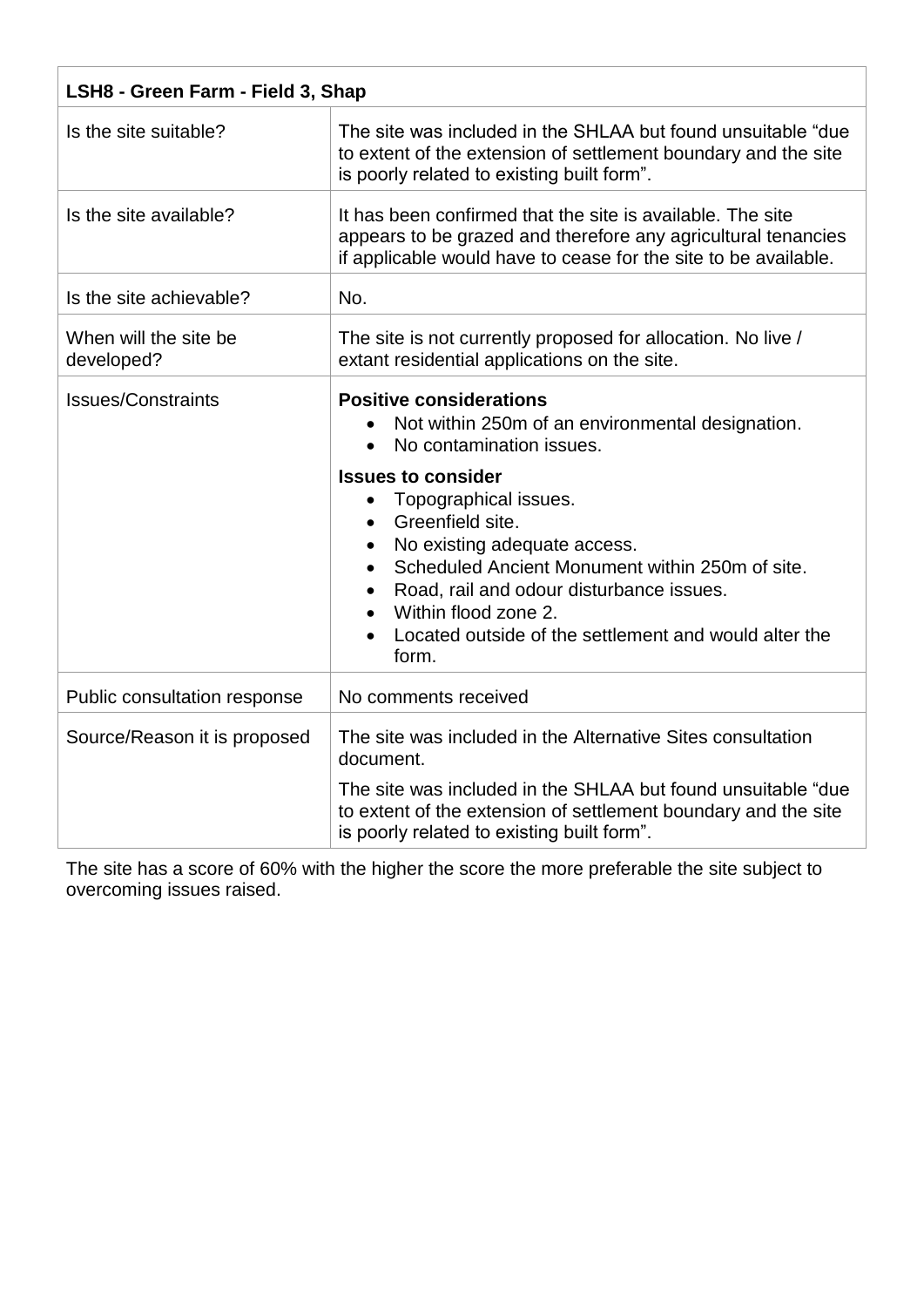# **LSH9 - Green Farm - Field 4, Shap**



# **LSH9 - Green Farm - Field 4, Shap**

| Is this site proposed for<br>development? | <b>No</b>                                                                                                                                                                                                                                                                                                                                                                                                   |
|-------------------------------------------|-------------------------------------------------------------------------------------------------------------------------------------------------------------------------------------------------------------------------------------------------------------------------------------------------------------------------------------------------------------------------------------------------------------|
| <b>Size</b>                               | 1.02 hectares                                                                                                                                                                                                                                                                                                                                                                                               |
| <b>Potential Number of Houses</b>         | 31                                                                                                                                                                                                                                                                                                                                                                                                          |
| Brownfield?                               | <b>No</b>                                                                                                                                                                                                                                                                                                                                                                                                   |
| <b>Description</b>                        | The site is greenfield site. It is undulating and so there may be<br>topographical constraints to address. The site is currently<br>accessed via the existing field access; improvements would be<br>required with potential access through site LSH7. The nearest<br>listed building is the Green Farm House 10m from the site; due<br>to its close proximity development could have an impact on<br>this. |
|                                           | There are a number of trees on the boundary of the site.<br>Neighbouring uses are vacant factory buildings and open<br>fields, with a working farm close by. The site is located outside<br>of the settlement of Shap, and its development would alter the<br>form of the settlement.                                                                                                                       |
| Is the site suitable?                     | No. The site was identified within the SHLAA and excluded as<br>"flood zone 3, poorly related and extends beyond physical<br>settlement boundary."                                                                                                                                                                                                                                                          |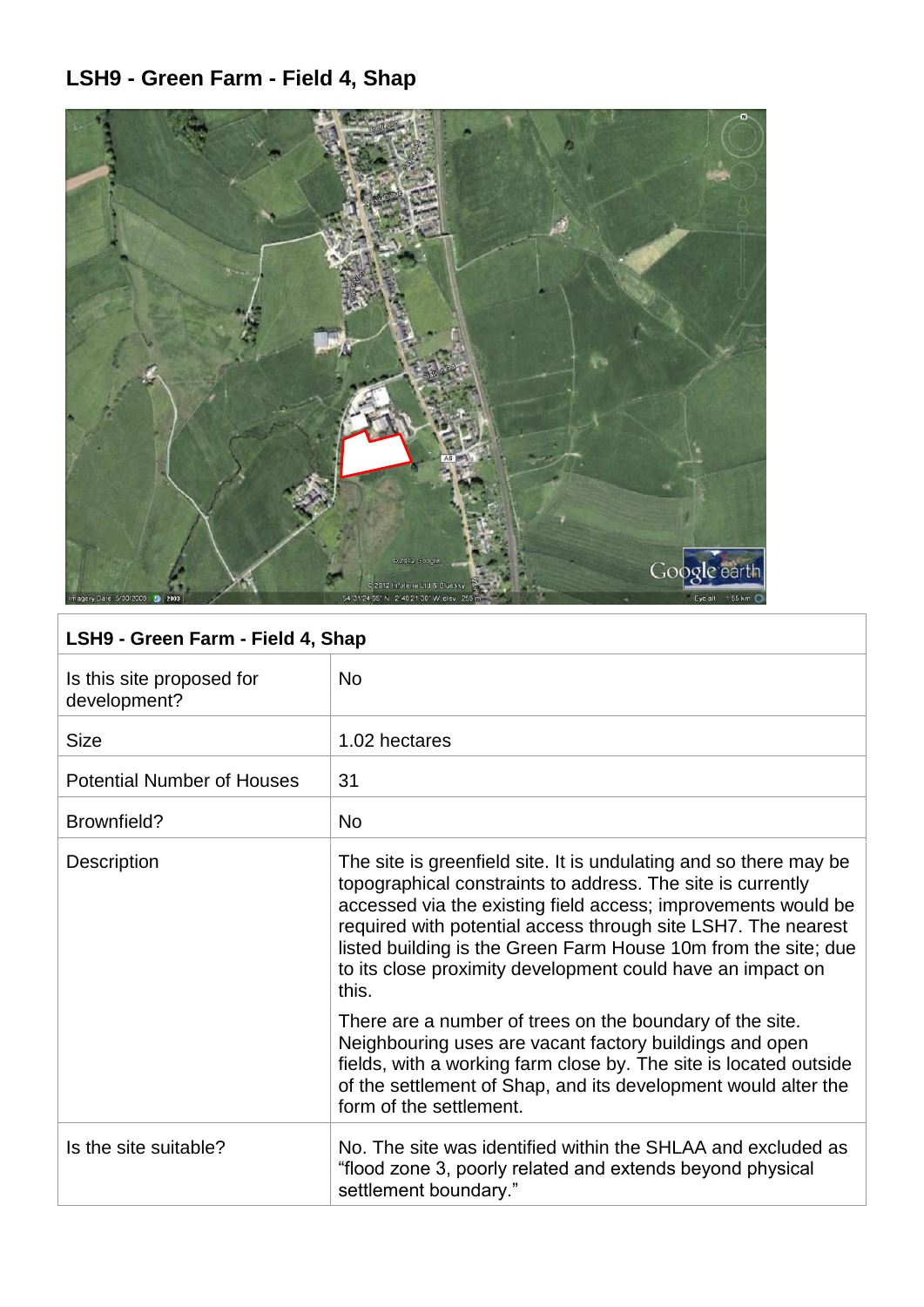| LSH9 - Green Farm - Field 4, Shap   |                                                                                                                                                                                                                                                                                                                                  |
|-------------------------------------|----------------------------------------------------------------------------------------------------------------------------------------------------------------------------------------------------------------------------------------------------------------------------------------------------------------------------------|
| Is the site available?              | It has been confirmed that the site is available.                                                                                                                                                                                                                                                                                |
| Is the site achievable?             | Currently unknown.                                                                                                                                                                                                                                                                                                               |
| When will the site be<br>developed? | The site is not currently proposed for allocation. No live /<br>extant residential applications on the site.                                                                                                                                                                                                                     |
| <b>Issues/Constraints</b>           | <b>Positive considerations</b><br>Not within 250m of an environmental or tree<br>designation.<br>No contamination issues.                                                                                                                                                                                                        |
|                                     | <b>Issues to consider</b><br>Potential topographical constraints to overcome.<br>$\bullet$<br>Greenfield site.<br>$\bullet$<br>Access improvements required.<br>Scheduled Ancient Monument within 250m of site.<br>Listed building within 10m of site.<br>Road, rail and odour disturbance issues.<br>Within flood zone 2 and 3. |
| Public consultation response        | No comments received.                                                                                                                                                                                                                                                                                                            |
| Source/Reason it is proposed        | The site was included in the Alternative Sites consultation<br>document.<br>The site was identified within the SHLAA and excluded as<br>"flood zone 3, poorly related and extends beyond physical<br>settlement boundary."                                                                                                       |

The site has a score of 60% with the higher the score the more preferable the site subject to overcoming issues raised.

## **LSH10 - Methodist Chapel, Main Street, Shap**

This site was included in the Alternative Sites consultation document but has not taken forward for assessment as it falls below the site size threshold for allocation.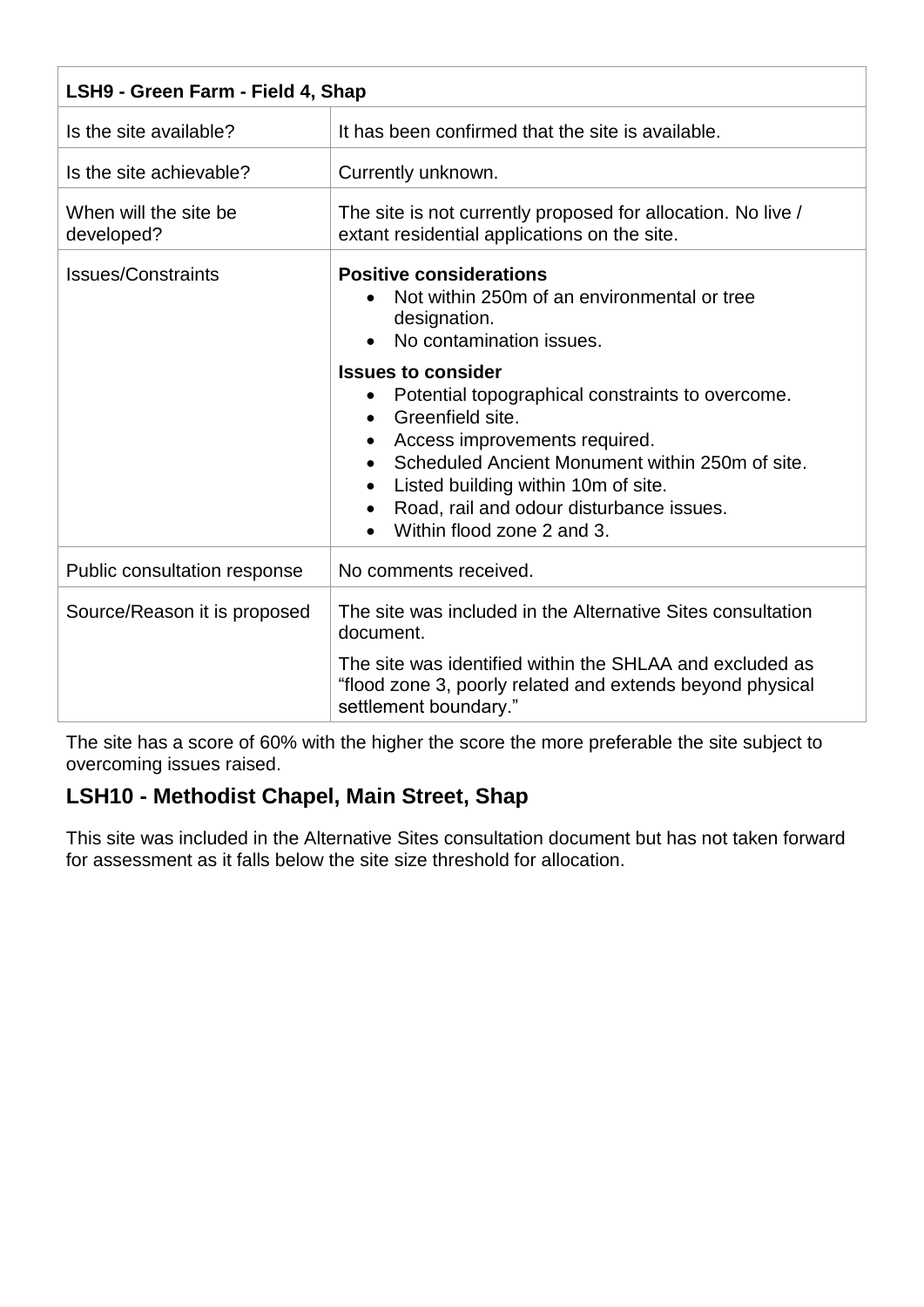# **LSH11 - Land off Church Street, Shap**



## **LSH11 - Land off Church Street, Shap**

| Is this site proposed for<br>development? | Yes                                                                                                                                                                                                                                                                                                                                                                                                                                                                                                                                                                                                                                                                                        |
|-------------------------------------------|--------------------------------------------------------------------------------------------------------------------------------------------------------------------------------------------------------------------------------------------------------------------------------------------------------------------------------------------------------------------------------------------------------------------------------------------------------------------------------------------------------------------------------------------------------------------------------------------------------------------------------------------------------------------------------------------|
| <b>Size</b>                               | 0.26 hectares                                                                                                                                                                                                                                                                                                                                                                                                                                                                                                                                                                                                                                                                              |
| <b>Potential Number of Houses</b>         | 8                                                                                                                                                                                                                                                                                                                                                                                                                                                                                                                                                                                                                                                                                          |
| Brownfield?                               | <b>No</b>                                                                                                                                                                                                                                                                                                                                                                                                                                                                                                                                                                                                                                                                                  |
| Description                               | The site is a greenfield site. It is a level site with no<br>topographical constraints. There is a narrow access from<br>Church Street, adjacent to the former Police station. Access<br>issues could constrain development with and alternative<br>access likely to be required or a low capacity development.<br>There are a number of trees on the boundary of the site which<br>have limited significance but add to character of area.<br>Neighbouring uses are residential, allotments and a field used<br>for grazing to the south. The site is located in the centre<br>settlement of Shap. The development of the site would respect<br>the form of the development in this area. |
| Is the site suitable?                     | Currently unknown                                                                                                                                                                                                                                                                                                                                                                                                                                                                                                                                                                                                                                                                          |
| Is the site available?                    | It is understood that there is an intention of the owner /<br>developer to bring the site forward.                                                                                                                                                                                                                                                                                                                                                                                                                                                                                                                                                                                         |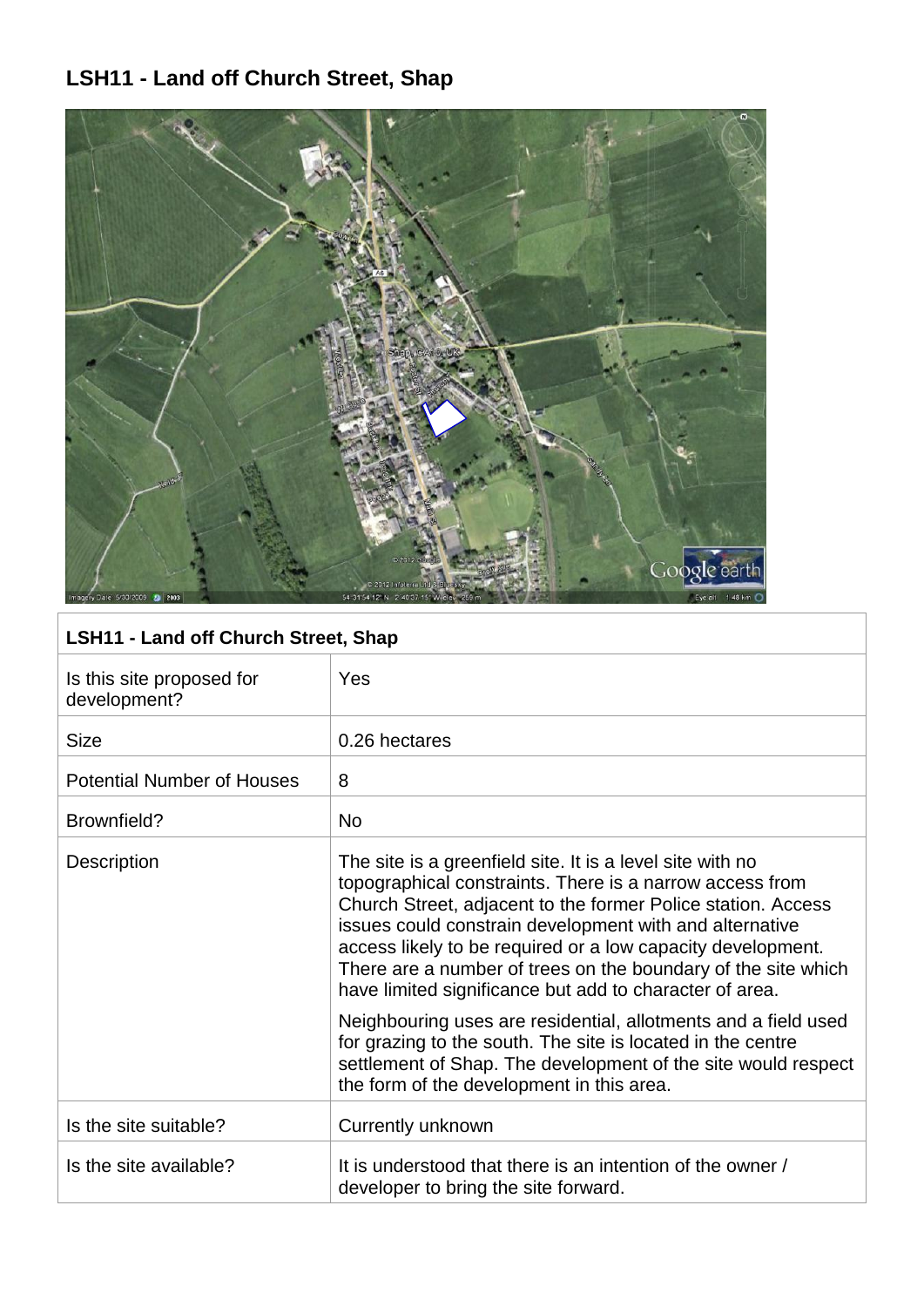| <b>LSH11 - Land off Church Street, Shap</b> |                                                                                                                                                                                                                                                                                                                                                                           |  |
|---------------------------------------------|---------------------------------------------------------------------------------------------------------------------------------------------------------------------------------------------------------------------------------------------------------------------------------------------------------------------------------------------------------------------------|--|
| Is the site achievable?                     | Currently known.                                                                                                                                                                                                                                                                                                                                                          |  |
| When will the site be<br>developed?         | 2014-19                                                                                                                                                                                                                                                                                                                                                                   |  |
| <b>Issues/Constraints</b>                   | <b>Positive considerations</b><br>No topographical constraints.<br>Not within 250m of an environmental or tree<br>designation.<br>• No flood risk or contamination issues.<br>No impact on historic landscape designations.<br><b>Issues to consider</b><br>Greenfield site.<br>Access issues.<br>Potential to fulfill the shortfall of open space identified in<br>Shap. |  |
| Public consultation response                | No comments.                                                                                                                                                                                                                                                                                                                                                              |  |
| Source/Reason it is proposed                | The site was put forward for assessment.                                                                                                                                                                                                                                                                                                                                  |  |

The site has a score of 75% with the higher the score the more preferable the site subject to overcoming issues raised.

## **LSH12 - Land at Nook Farm, Shap**

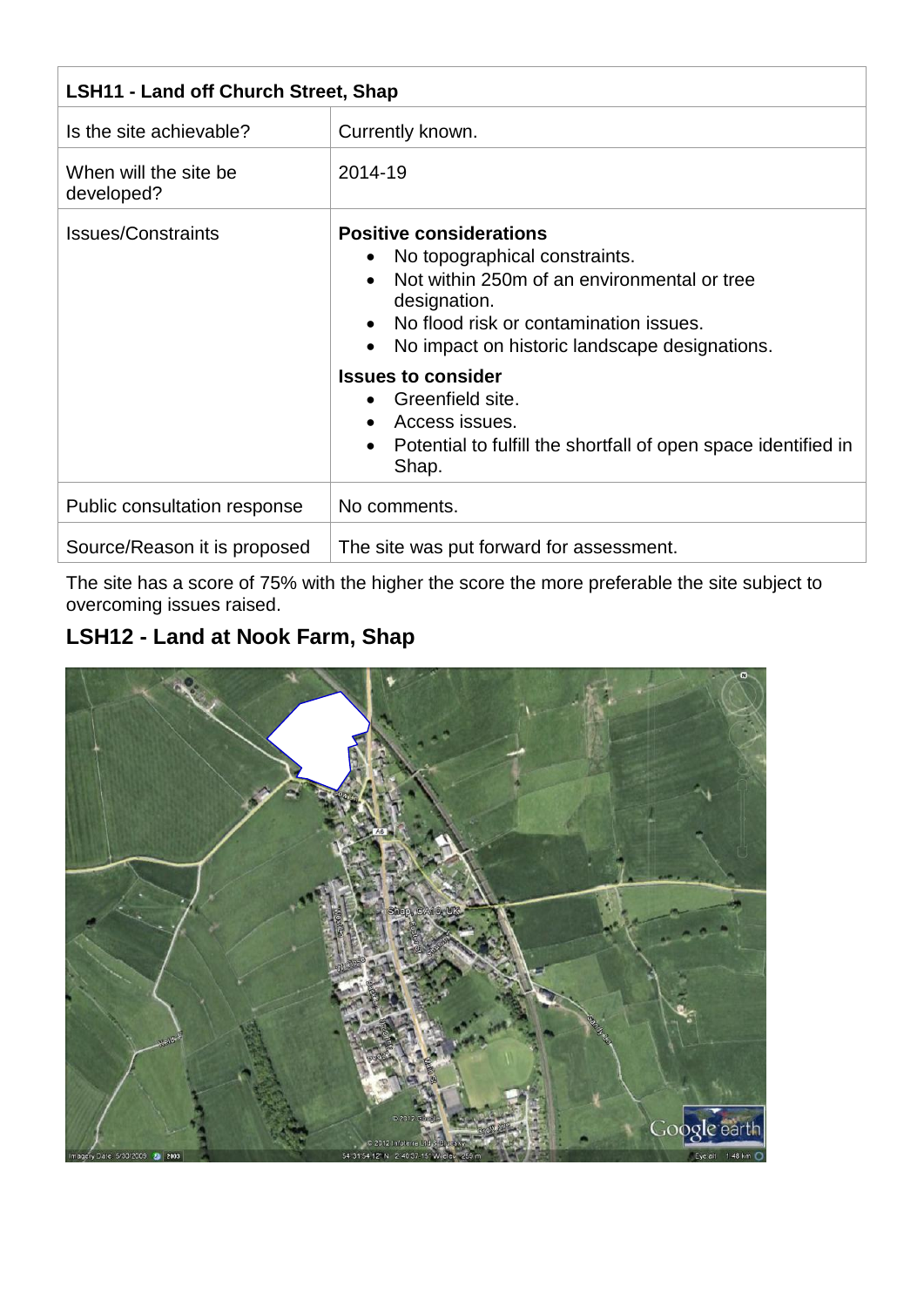| <b>LSH12 - Land at Nook Farm, Shap</b>    |                                                                                                                                                                                                                                                                                                                                                                                                                                       |  |
|-------------------------------------------|---------------------------------------------------------------------------------------------------------------------------------------------------------------------------------------------------------------------------------------------------------------------------------------------------------------------------------------------------------------------------------------------------------------------------------------|--|
| Is this site proposed for<br>development? | Yes                                                                                                                                                                                                                                                                                                                                                                                                                                   |  |
| <b>Size</b>                               | 2.19 hectares                                                                                                                                                                                                                                                                                                                                                                                                                         |  |
| <b>Potential Number of Houses</b>         | 66 (33 could be realised through allocation of land)                                                                                                                                                                                                                                                                                                                                                                                  |  |
| Brownfield?                               | Yes - Part Brownfield                                                                                                                                                                                                                                                                                                                                                                                                                 |  |
| <b>Description</b>                        | The site is mixed brownfield and greenfield. The brownfield<br>part of the site is a farmstead. There are agricultural buildings<br>on the site that are not suitable for conversion. It is a level site.<br>There is existing access, but through close to existing houses.<br>An alternative access is off the Bampton Road.                                                                                                        |  |
|                                           | There are a number of trees on the boundary of the site which<br>have limited significance but add to character of area.<br>Neighbouring uses are agricultural fields and the A6 to the<br>north, the railway line and residential to the east and south and<br>Shap Sewage Works to the west. The site is to the north of<br>Shap and would extend the village into open countryside.                                                |  |
| Is the site suitable?                     | Yes.                                                                                                                                                                                                                                                                                                                                                                                                                                  |  |
| Is the site available?                    | Currently unknown.                                                                                                                                                                                                                                                                                                                                                                                                                    |  |
| Is the site achievable?                   | Currently unknown.                                                                                                                                                                                                                                                                                                                                                                                                                    |  |
| When will the site be<br>developed?       | 2014-19                                                                                                                                                                                                                                                                                                                                                                                                                               |  |
| <b>Issues/Constraints</b>                 | <b>Positive considerations</b><br>Partly brownfield site.<br>No topographical constraints.<br>Not within 250m of an environmental or tree<br>designation.<br>Not at risk from flooding.                                                                                                                                                                                                                                               |  |
|                                           | <b>Issues to consider</b><br>Access improvements required.<br>Potential to fulfill the shortfall of open space identified in<br>Shap.<br>Rail and road noise disturbance.<br>Potential disturbance form adjacent sewage works.<br>Outside settlement and would extend village.<br>Existing buildings are potential habitats for bats and<br>owls.<br>Potential contamination issues.<br>Potential impact to Listed Building opposite. |  |
| Public consultation response              | No comments                                                                                                                                                                                                                                                                                                                                                                                                                           |  |